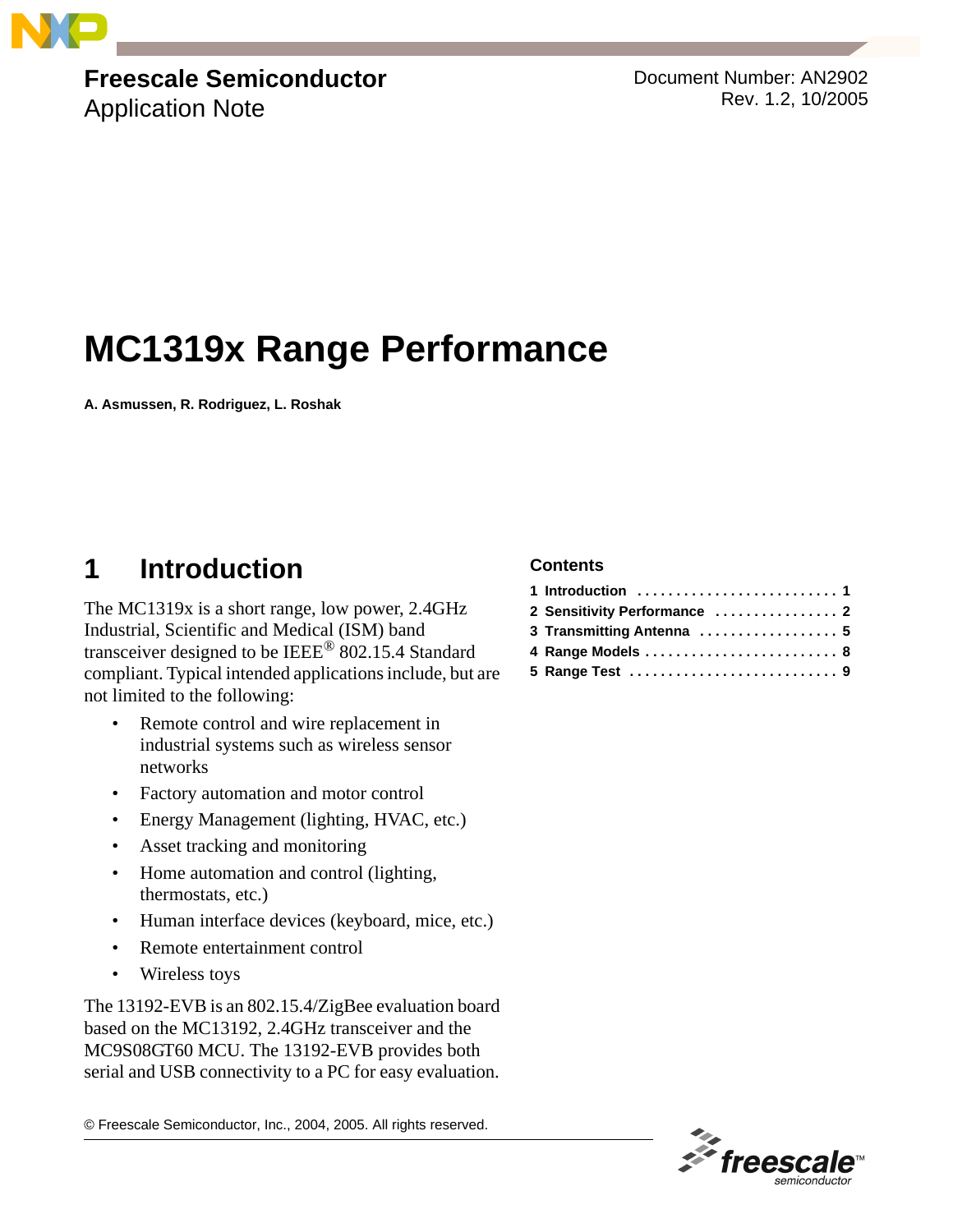

For improved sensitivity and range evaluations, the 13192-EVB includes the necessary circuitry to enable the MBC13900 Low Noise Amplifier (LNA). It is also equipped with an external SMA connector for an external antenna connection allowing easy connectivity to measurement equipment.

The Sensor Applications Reference Design (SARD) is also an 802.15.4/ZigBee evaluation board based on the MC13192, 2.4GHz transceiver and the MC9S08GT60 MCU. The SARD includes an RS232 port, background debug module for in-circuit hardware debug, the MMA6261Q (X and Y axis) and MMA1260D (Z axis) accelerometers, various switches, and indicator LEDs.

Range performance measurements of the MC1319x on the 13192-EVB and SARD were done in several application environments, and the results are detailed in this application note. The results presented are not meant to guarantee range performance in all possible environments.

## **2 Sensitivity Performance**

Range performance is significantly affected by the sensitivity of the transceiver and the matching to the transceiver on the 13192-EVB. The detailed sensitivity performance of the 13192-EVB is shown in the following section.

### **2.1 Sensitivity Test Set-Up**

This section details the measured sensitivity of the 13192-EVB.

The sensitivity measurements were done with packets of 20 byte length for the PSDU, as defined in the standard. Packet lengths of 6 and 102 bytes were also used for characterization purposes. The detailed sensitivity requirements as defined in the 802.15.4 standard for sensitivity testing are captured in the following quoted text and table taken from reference P802.15.4/D18-6.1.6, 6.5.3.3.

*6.5.3.3: "Under the conditions specified in Clause 6.1.6, a compliant device shall be capable of achieving a sensitivity of -85dBm or better."*

|                      | Packet error rate (PER) Average fraction of transmitted packets that are<br>not detected correctly. | • Average measured over random PSDU data.                                                                                |
|----------------------|-----------------------------------------------------------------------------------------------------|--------------------------------------------------------------------------------------------------------------------------|
| Receiver sensitivity | Threshold input signal power that yields a<br>specified packet error rate.                          | • PSDU length $= 20$ octets.<br>• PER $< 1\%$ .<br>• Power measured at antenna terminals.<br>• Interference not present. |

The input power level to the receiver was lowered through attenuators until the PER <1% was no longer measured at the receiver. As shown in [Figure 1](#page-2-0), the test set-up consisted of two 13192-EVBs. The transmitting 13192-EVB was connected through an electronic attenuator to a receiving 13192-EVB. Both of the 13192-EVBs were connected to a laptop with a Universal Serial Bus (USB) cable. The laptop was running the Test Tool with the following PER test scripts:

- PERCoordinator.py
- PERDevice.py

All the PER tests were performed without retransmission.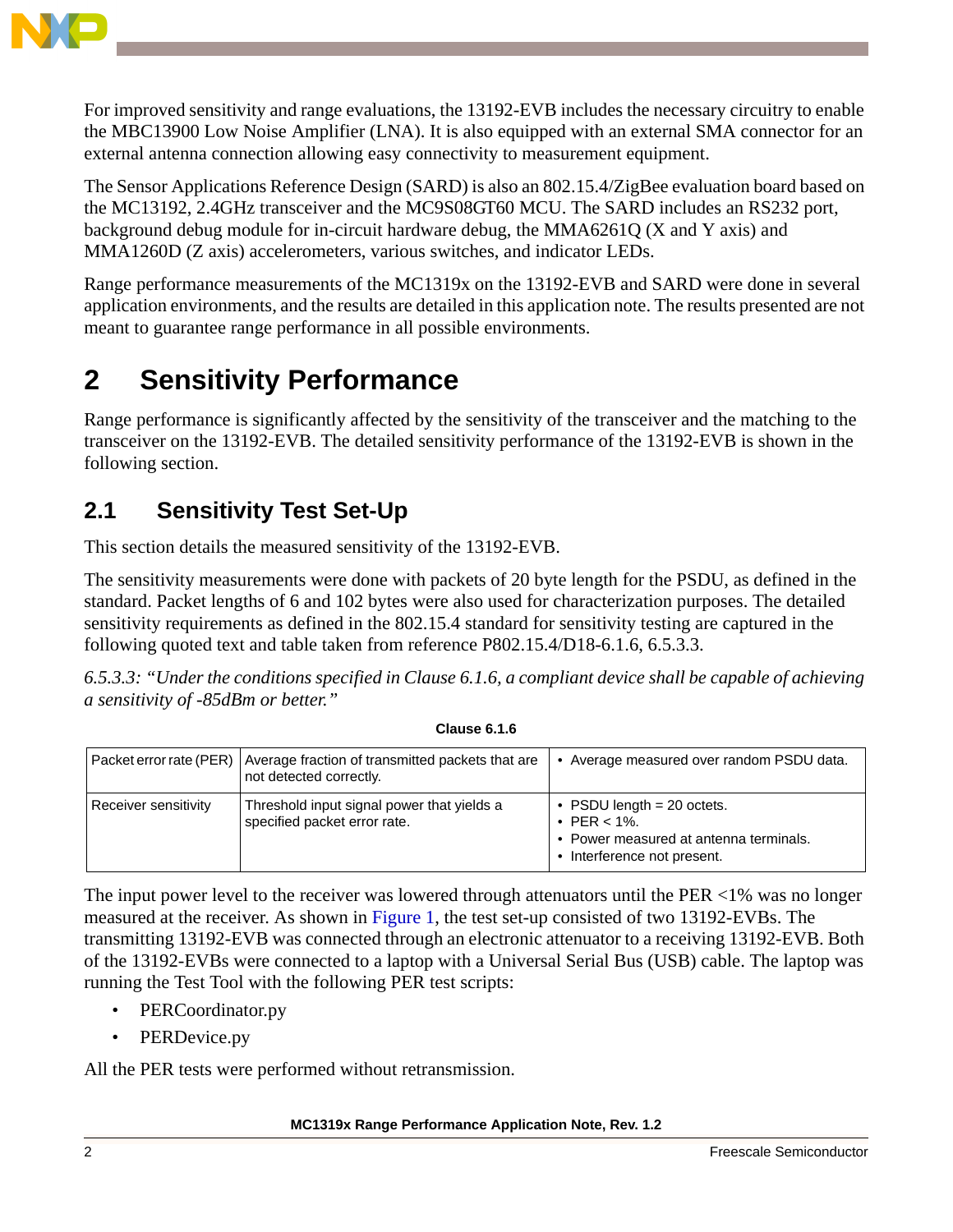



<span id="page-2-0"></span>**Figure 1. 13192-EVB Test Set-Up for Sensitivity**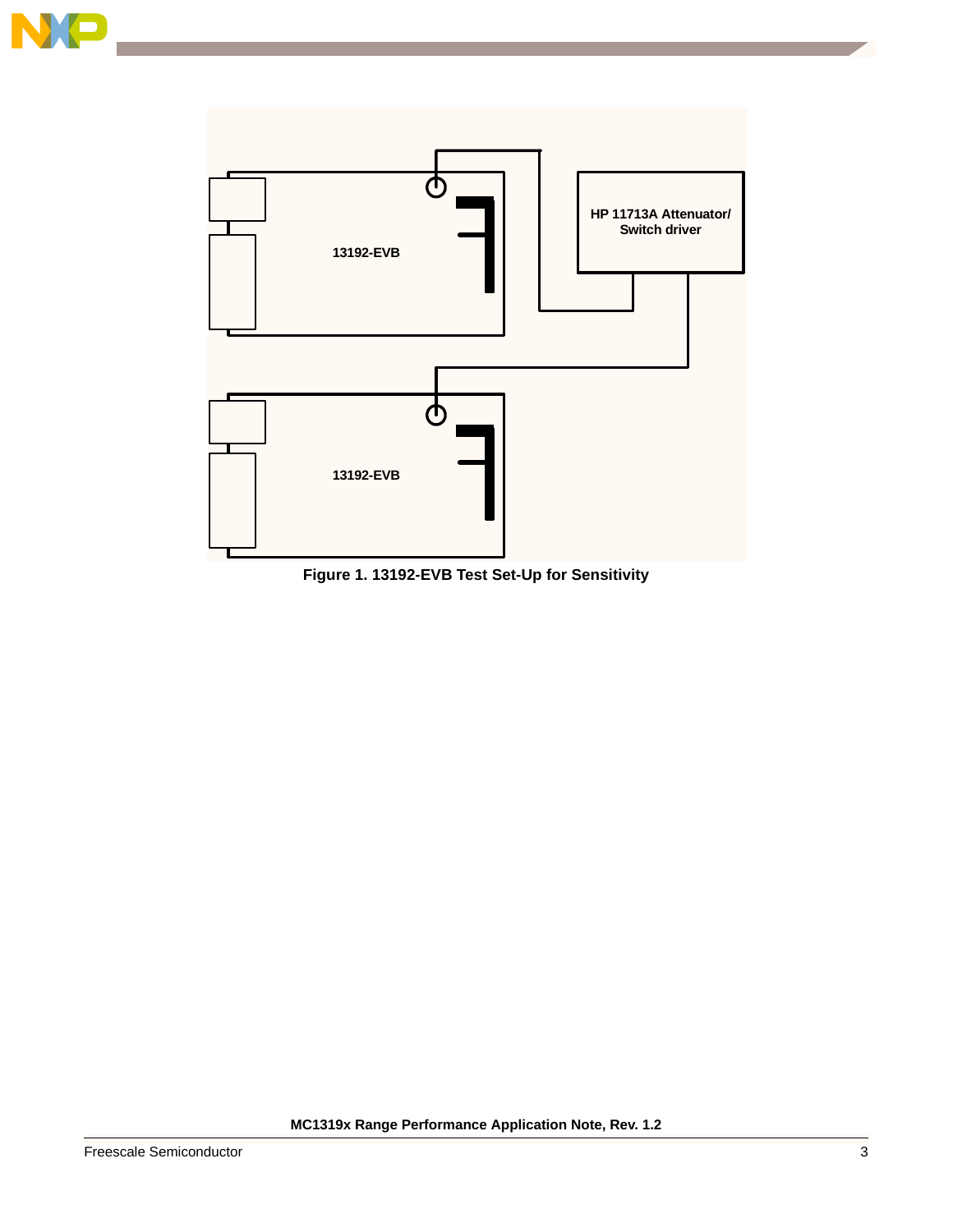

#### **2.2 Sensitivity Measurement Results**

The 13192-EVB has an on-board LNA. Sensitivity measurements were performed with the LNA enabled and bypassed. The 13192-EVB schematic information is available at the Freescale ZigBee web-site, www.freescale.com/zigbee. The results are as shown in [Figure 2](#page-3-0) and [Figure 3](#page-3-1).



**Figure 2. PER without LNA = -95dBm**

<span id="page-3-0"></span>

**Figure 3. PER with LNA = -103dBm**

<span id="page-3-1"></span>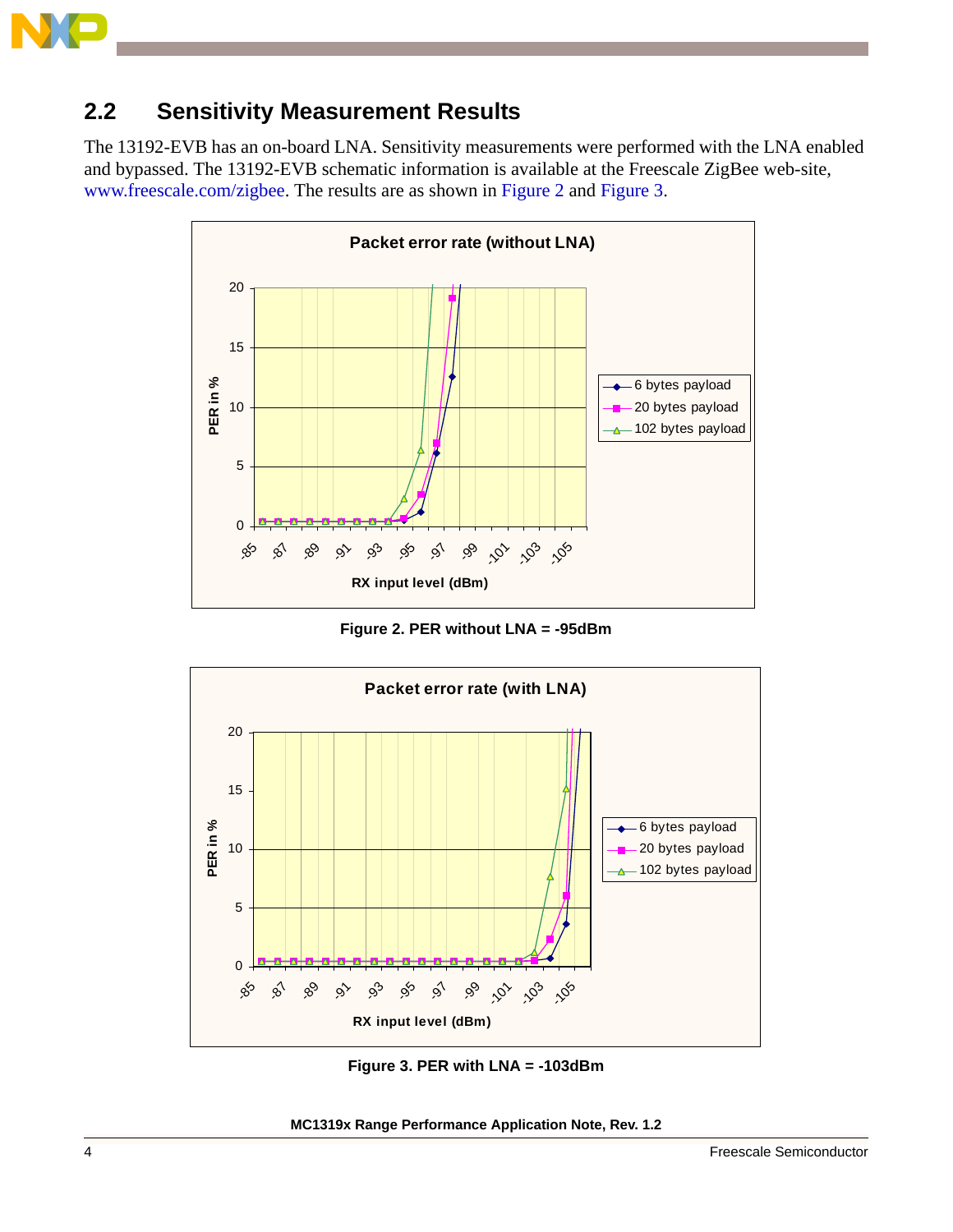

### **3 Transmitting Antenna**

In addition to the sensitivity of the receiver, the transmitting antenna characteristics also significantly impact the range performance. The radiation patterns of the F-antenna printed on the 13192-EVB are shown in [Figure 4](#page-4-0) and [Figure 5.](#page-5-0) The radiation patterns of the dipole antenna printed on the Sensor Application Reference Design Board (SARD) are shown in [Figure 6](#page-5-1) and [Figure 7](#page-6-0). The radiation patterns are for the board orientations (top view) as shown to the right of the polar graph. In [Figure 4](#page-4-0) and [Figure 6](#page-5-1) the boards are lying flat on the pedestal (horizontal pattern), and in [Figure 5](#page-5-0) and [Figure 7](#page-6-0) the boards are lying on their long side (vertical pattern). The measurements are performed with the transceiver set to maximum output power, which results in approximately +2dBm at the antenna plane of the boards.

The output power of the MC1319x internal PA may be adjusted at register 12, bits 0:7. For nominal output power, which is default at reset, register 12, bits 0:7 are at BC (hex). For maximum output power, register 12, bits 0:7 are set to FF (hex). More detailed information on the PA register and other registers is available in the appropriate MC1319x Reference Manual, which can be found at the Freescale ZigBee web-site, www.freescale.com/zigbee.



<span id="page-4-0"></span>**Figure 4. 13192-EVB Horizontal PCB Radiation Pattern**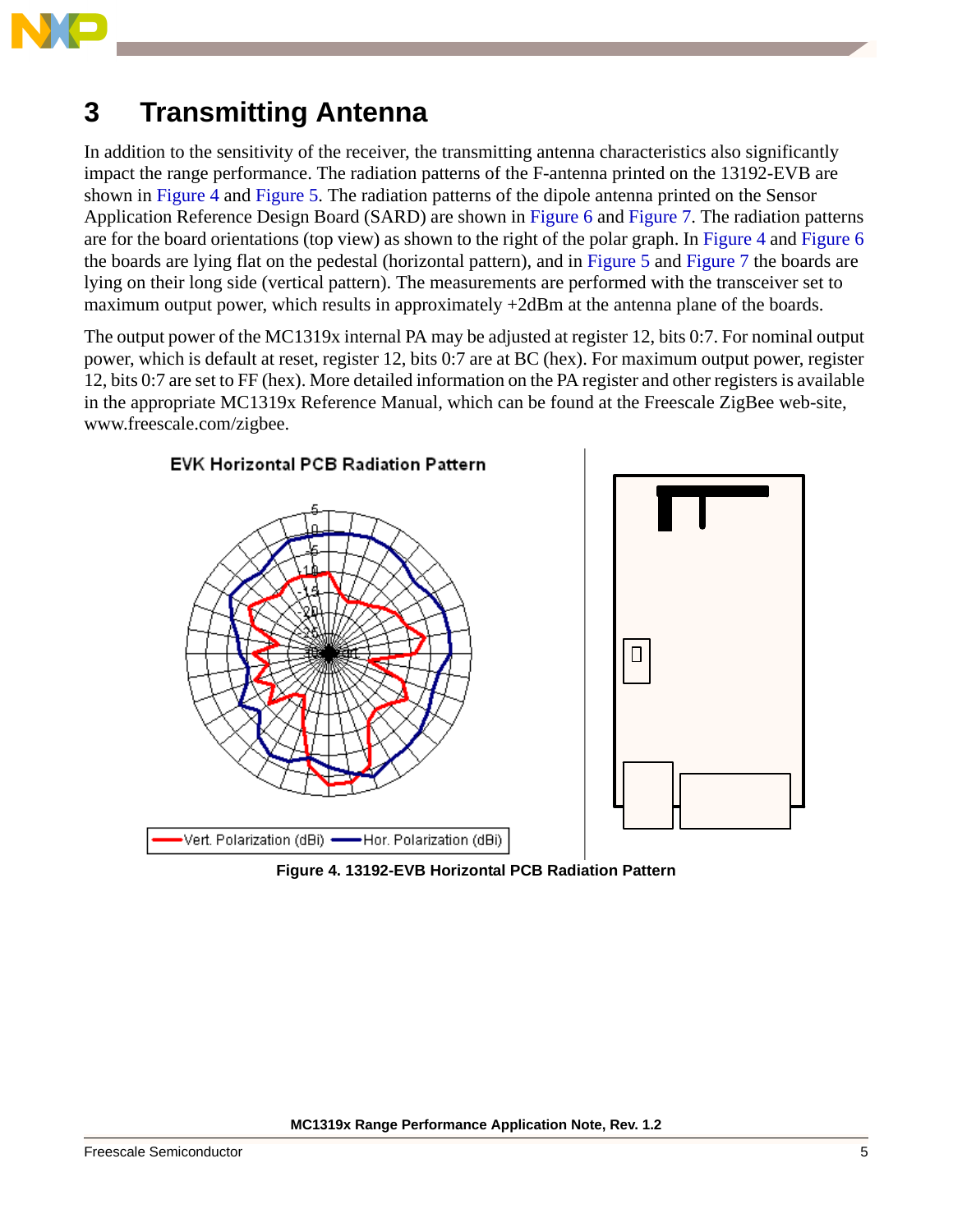



**Figure 5. 13192-EVB Vertical PCB Radiation Pattern**

<span id="page-5-0"></span>

<span id="page-5-1"></span>**Figure 6. SARD Horizontal PCB Radiation Pattern**

#### **MC1319x Range Performance Application Note, Rev. 1.2**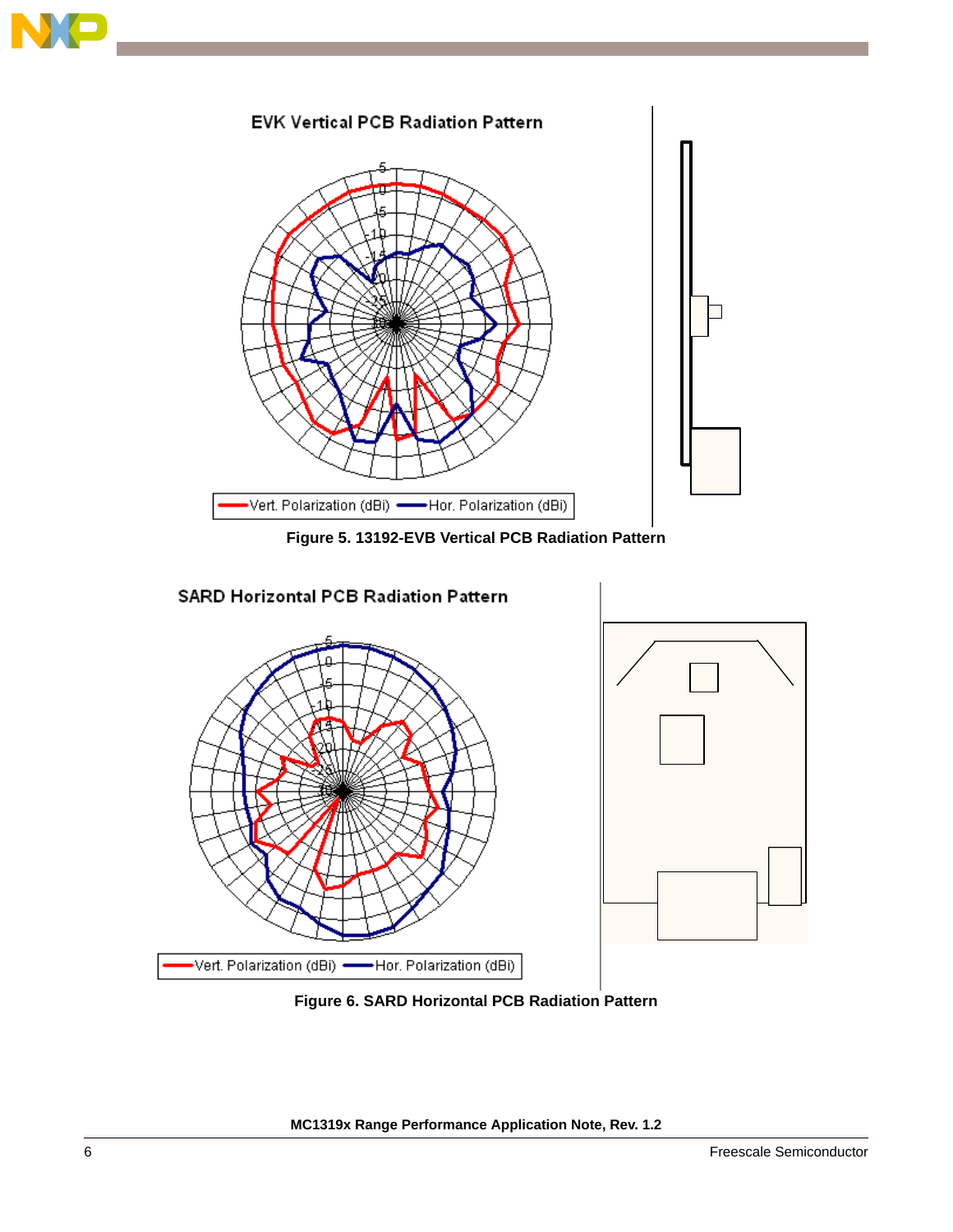



<span id="page-6-0"></span>**Figure 7. SARD Vertical PCB Radiation Pattern**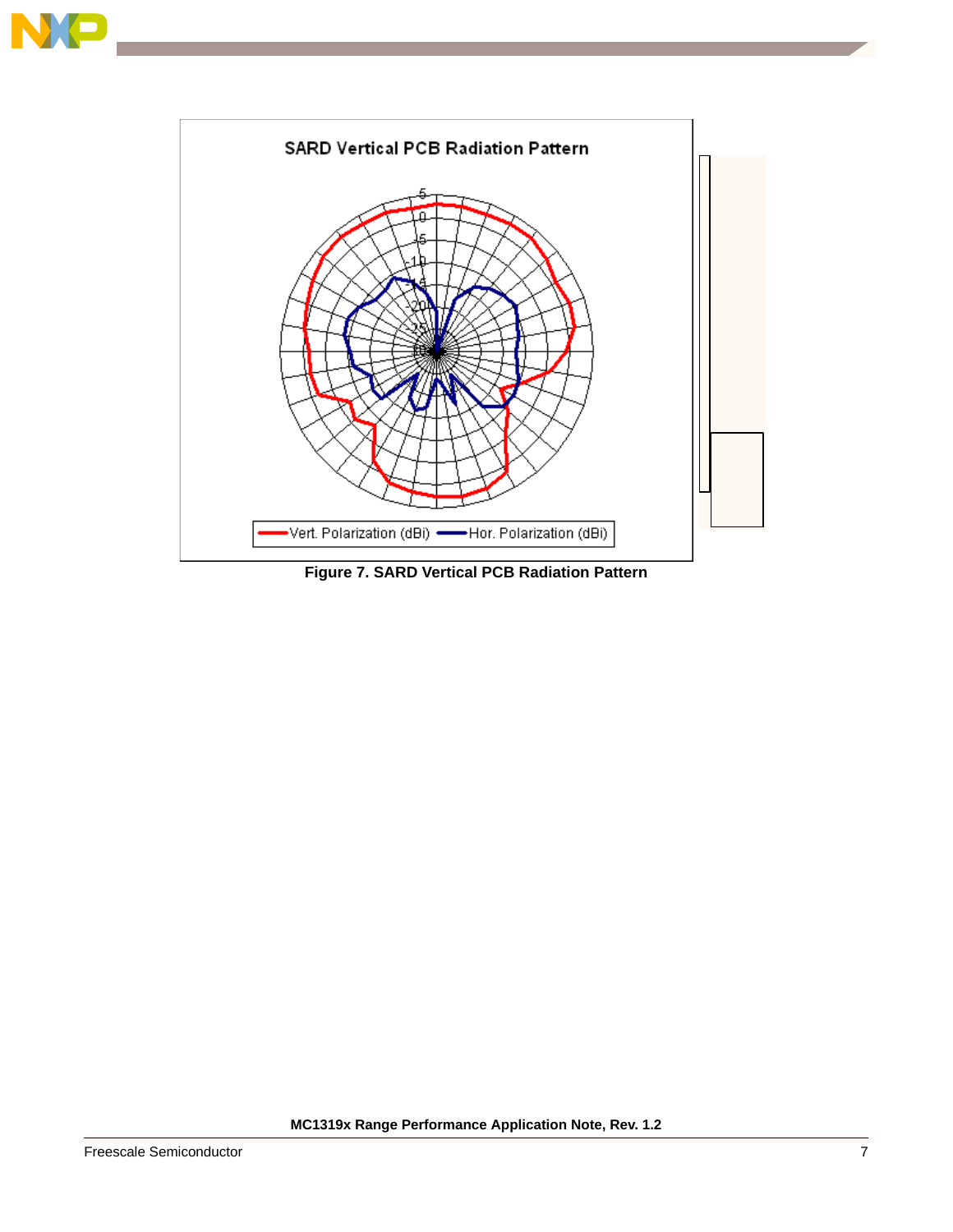

### <span id="page-7-0"></span>**4 Range Models**

The measured antenna radiation patterns are useful when applying range models. The following three variables should be known when applying the simplest of the range models, the path loss formula:

- 1. The power received at the receiver input.
- 2. The power delivered by the transmitter into the antenna.
- 3. The gains of the transmitter and receiver antennas.

The path loss formula calculates the free space propagation loss, and these calculations are compared to actual measurements in [Section 5.3, "Range Summary"](#page-11-0). When the antennas are assumed to have unity gain, the path loss formula reduces to:

Path  $loss = 10NLog10(f) + 10NLog10(d) + 32.44dB$ 

Where:

- N is the path loss coefficient
- f is the frequency in MHz
- d is the distance in km

The free space model is only valid for distances that are in the far-field region of the transmitting antenna. With this equation, under ideal conditions, the path loss is calculated with  $N=2$ . When the transmission channel is non-ideal, the typical path loss coefficient values are 2.05-2.5 for line of sight and 3.0-4.0 for indoor environments/no line of sight. The non-ideal characteristics of the transmission channel result in the transmitting wave producing reflection, diffraction, and/or scattering.

Reflection occurs when the transmitted wave encounters an object of large dimension as compared to its wavelength. Examples of commonly found large obstructions are buildings, large walls, and the ground. Some of the energy of the wave may be transmitted or absorbed into the obstruction and the remaining energy will be reflected off of the medium's surface. The energy of the transmitted and reflected waves is a function of the geometry and material properties of the obstruction and the amplitude, phase, and polarization of the incident wave.

Diffraction occurs when the surface of the obstruction has sharp edges producing secondary waves that in effect bend around the obstruction. Like reflection, diffraction is affected by the physical properties of the obstruction and the incident wave characteristics. In situations where the receiver is heavily obstructed, the diffracted waves may have sufficient strength to produce a useful signal.

Scattering occurs when the transmitted wave encounters a large quantity of small dimension objects such as lamp posts, bushes, and trees. The reflected energy in a scattering situation is spread in all directions.

Other factors that may affect range performance, in addition to the antenna radiation patterns of the transmitter and receiver, are:

- Antenna losses
- Multi-path
- Interference of other propagating signals
- Background noise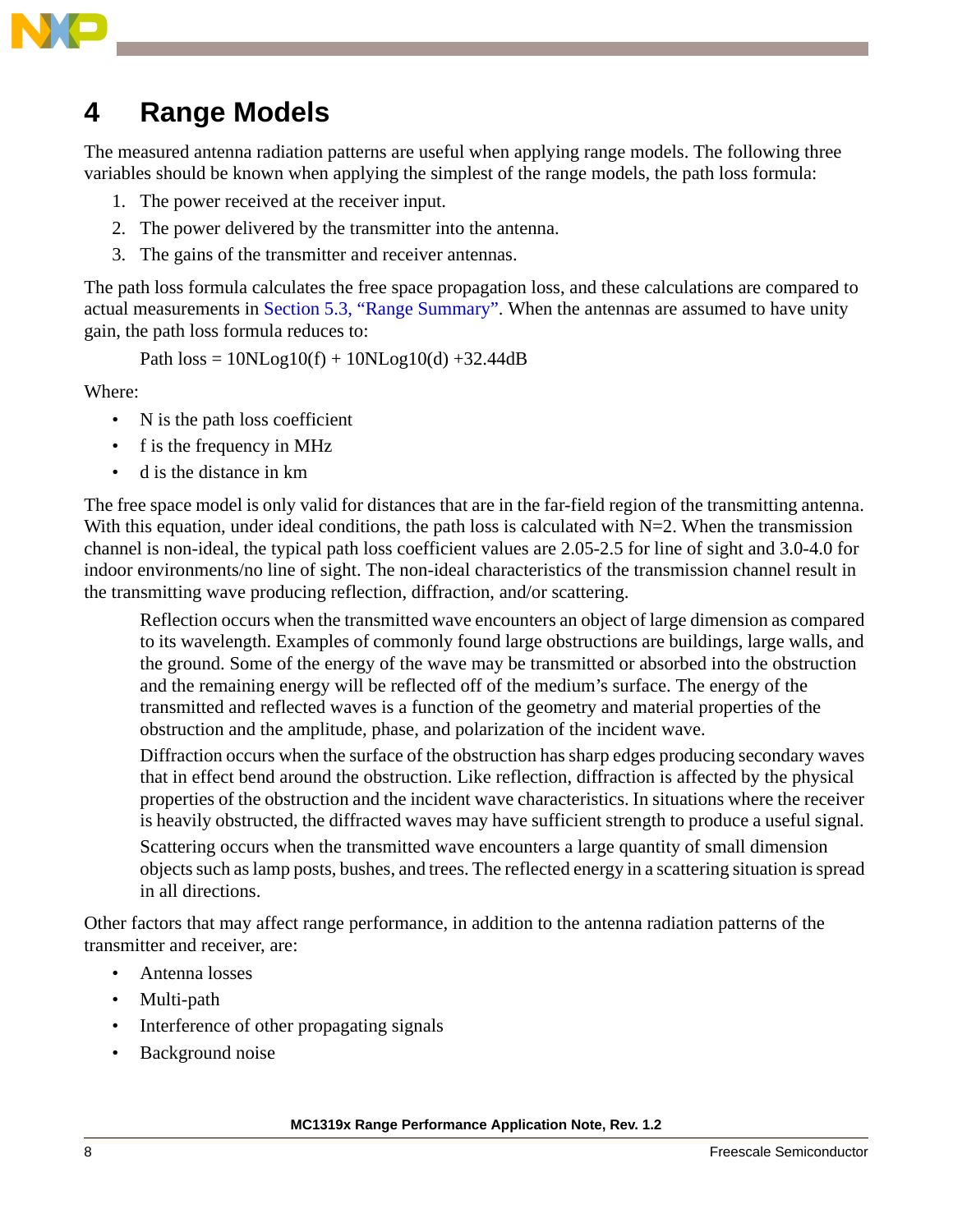

All of these factors randomly combine to create extremely complex scenarios. Various indoor and outdoor propagation models have been created to address the problem. Outdoor propagation models that predict path loss over irregular terrain are

- Longley-Rice Model
- Durkin Model
- Okumura Model

Refer to "*Wireless Communication: Principles and Practice*", [\[1](#page-12-0)] for more detail on these models.

### **5 Range Test**

As explained in [Section 4, "Range Models"](#page-7-0), terrain heavily impacts wave propagation. Range tests were performed in a variety of outdoor environments to provide a basic understanding of the range performance that is capable with the MC1319x. The chosen environments included Line of Sight (LOS) on level terrain, LOS on uneven terrain, and obstructed (OBS) line of sight on level terrain. Other variables whose impact on range was measured were:

- Antenna orientation ("standing" or "flat")
- Output power of the 13192-EVB (max or default)
- LNA (enabled or bypassed)
- Antenna (F or dipole).

For the dipole measurements, the SARD board was used. The 13192-EVB and SARD board schematic information is available at the Freescale ZigBee web-site, www.freescale.com/zigbee.

### **5.1 Range Test Set-Up**

The range tests consisted of an 13192-EVB or SARD board transmitting packets to a receiving 13192-EVB or SARD board, respectively. Both transmitting and receiving boards were positioned about 1.2 meters (4 feet) above ground and were connected to a laptop through a USB cable. The Test Tool with two PER scripts, PERCoordinator.py and PERDevice.py, and the SMAC Range Demo Plus software were both used to measure range performance. Both software programs correlated closely, therefore, software selection was determined to not be a factor in range performance. For all outdoor testing, conditions were sunny and temperatures were mild.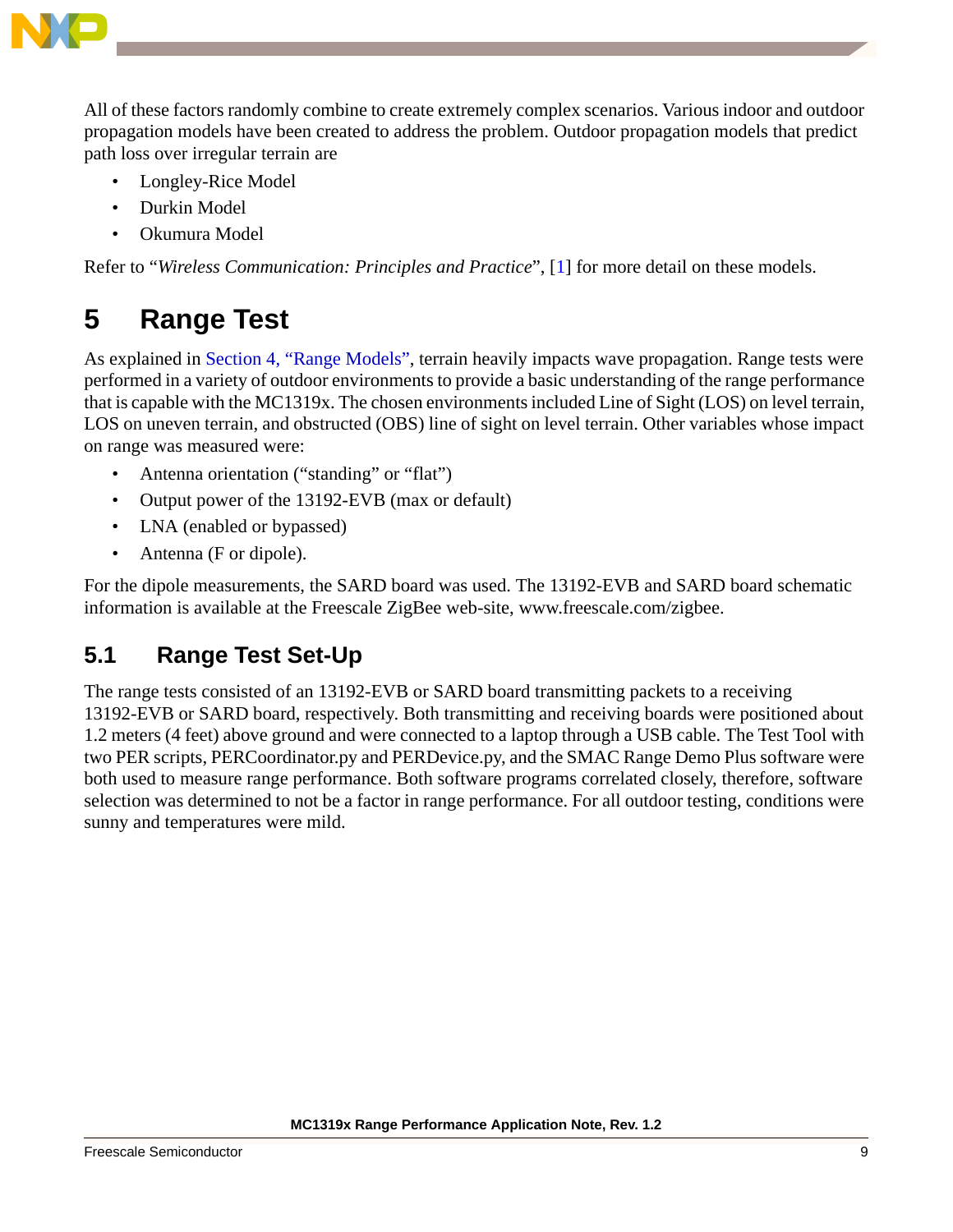

### **5.2 Measurement Results**

<span id="page-9-0"></span>The measurements results are summarized in [Table 1.](#page-9-0) The details of the level and uneven terrains are shown in [Figure 8,](#page-9-1) [Figure 9](#page-10-0), [Figure 10](#page-10-1) and [Figure 11.](#page-10-2)

| <b>Board Type</b> | Antenna<br>Type | Antenna<br><b>Position</b> | Output<br><b>Power</b><br>(dBi) | <b>LNA</b><br><b>Status</b> | <b>View</b> | <b>Terrain</b> | Range<br>(meters) |
|-------------------|-----------------|----------------------------|---------------------------------|-----------------------------|-------------|----------------|-------------------|
| 13192-EVB         | E               | Standing                   | $+2$                            | <b>Bypassed</b>             | <b>LOS</b>  | Uneven         | 1000              |
| 13192-EVB         | F               | Standing                   | $+2$                            | <b>Bypassed</b>             | <b>LOS</b>  | Level          | 425               |
| 13192-EVB         | F               | Flat                       | $+2$                            | <b>Bypassed</b>             | <b>LOS</b>  | Level          | 350               |
| 13192-EVB         | F               | Flat                       | $+2$                            | <b>Bypassed</b>             | Obstructed  | Level          | 245               |
| 13192-EVB         | F               | Standing                   | $-2$                            | <b>Bypassed</b>             | <b>LOS</b>  | Uneven         | 700               |
| 13192-EVB         | E               | Standing                   | $-2$                            | Enabled                     | <b>LOS</b>  | Uneven         | 1100              |
| 13192-EVB         | F               | Standing                   | $+2$                            | Enabled                     | <b>LOS</b>  | Uneven         | 1350              |
| SARD              | Dipole          | Flat                       | $+2$                            | N/A                         | <b>LOS</b>  | Level          | 230               |

**Table 1. Range Measurement Results**



**Figure 8. Picture of Uneven Terrain**

<span id="page-9-1"></span>**MC1319x Range Performance Application Note, Rev. 1.2**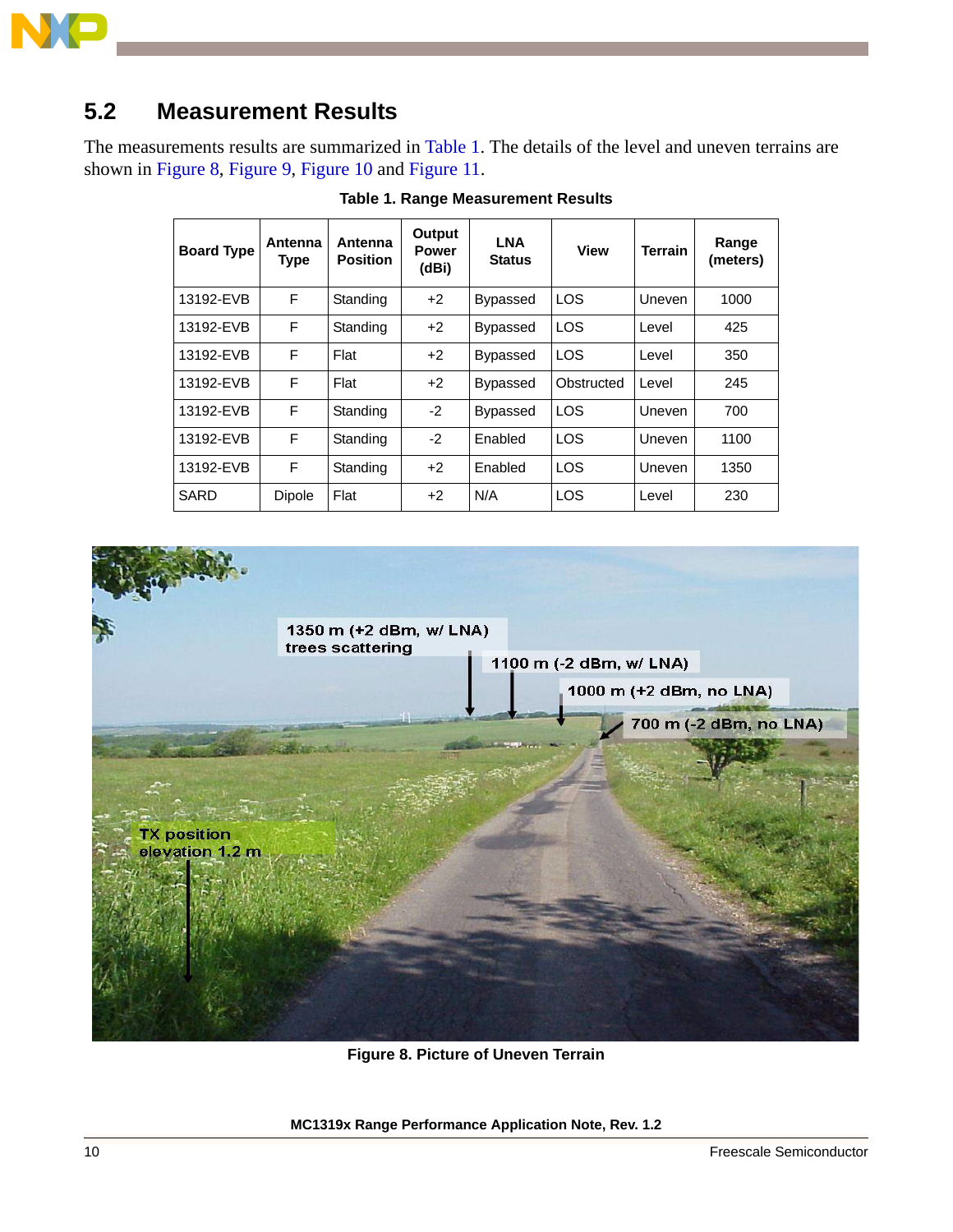



**Figure 9. Map of Uneven Terrain**

<span id="page-10-1"></span><span id="page-10-0"></span>



<span id="page-10-2"></span>

**Figure 11. Map of Level Terrain**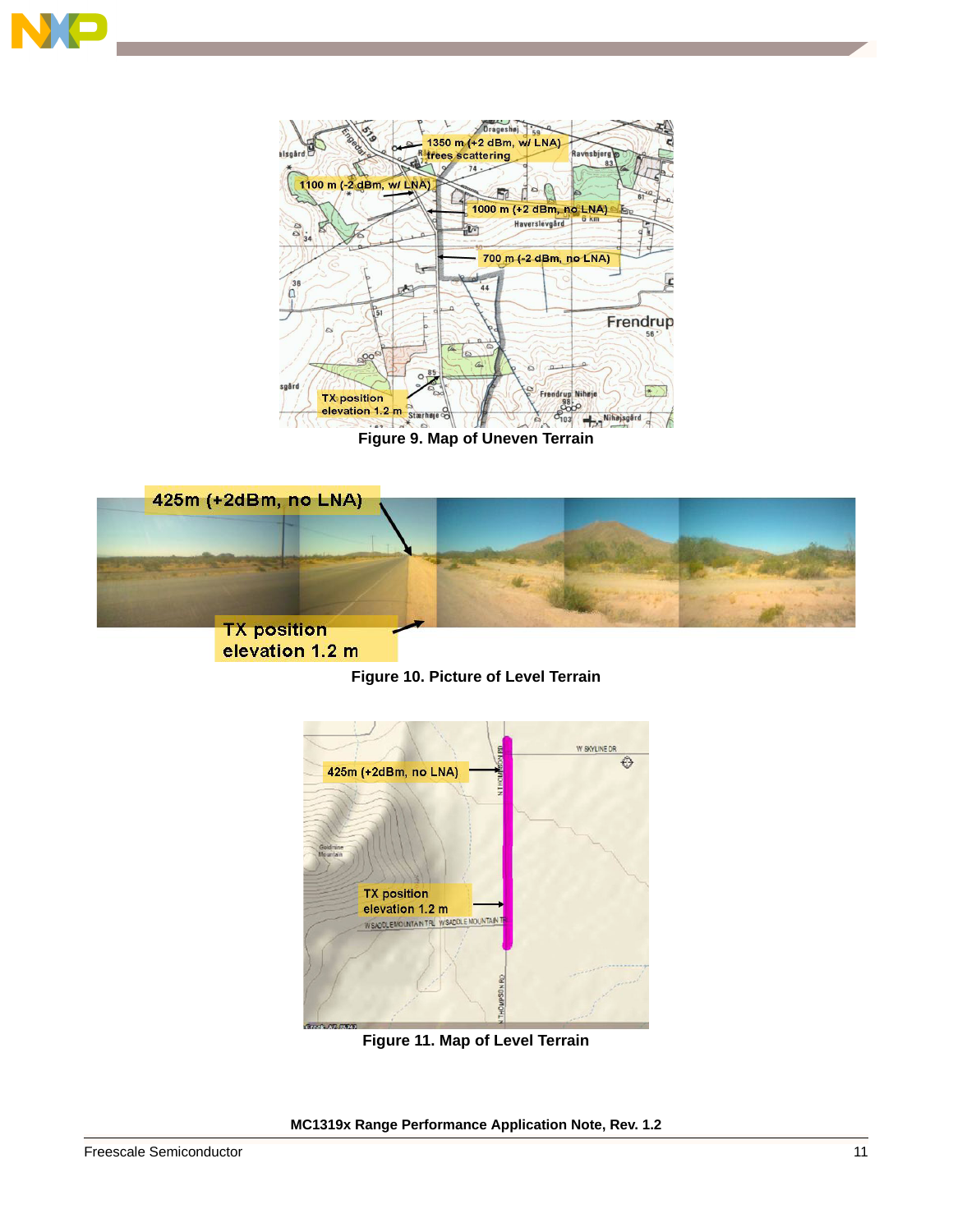

### <span id="page-11-0"></span>**5.3 Range Summary**

The range measurements detailed in [Section 4, "Range Models"](#page-7-0) quantify the improvements made by the following factors:

- Orientating the antenna in the upright position
- Setting the maximum internal PA output power to maximum
- Using an LNA
- Designing the application board with an F antenna
- Setting the transmitter in the line of sight of the receiver

The range measurements also show that the terrain profiles have a considerable affect on range performance. In the examples presented in Section 5.2, "Measurements Results" the difference between the two terrains selected was 575 meters.

The uneven terrain results were compared to the calculated values predicted by the free-space model. The following values were used for the calculations:

- Optimum antenna gain: 2.5dBi
- RX sensitivity without LNA: -95dBm
- RX sensitivity with LNA: -103dBm
- TX power, default: -2dBm
- TX power, maximum: 2dBm

<span id="page-11-1"></span>The results from the uneven terrain tested on an 13192-EVB versus the calculated values are shown in [Table 2](#page-11-1).

| <b>Results Type</b> | -2dBm.<br>no LNA | +2dBm,<br>no LNA | -2dBm.<br>with LNA | +2dBm.<br>with LNA |
|---------------------|------------------|------------------|--------------------|--------------------|
| Calculated          | 650 m            | $1000 \text{ m}$ | 2000 m             | $3000 \text{ m}$   |
| Measured            | 700 m            | $1000 \text{ m}$ | 1100 $m$           | 1350 m             |

**Table 2. Uneven Terrain Measured vs. Calculated Results**

The calculated versus measured results demonstrate the limitations of the free-space model. The results of the uneven versus level terrain would be better modeled with a path loss coefficient of 2.1 and 2.2, respectively. Better predictions of range performance would be possible with the range models mentioned in [Section 4, "Range Models".](#page-7-0)

Range results and path loss calculations are useful in determining link budgets. For example, the 13192-EVB demonstrated the capability to reach 700 to 1000 meters without the use of the on-board LNA. The useful range, defined as the range with exceptional coverage, is predicted to be in the order of 100 to 200 meters when applying the fading or link margin. The useful range was calculated with the following equation:

 $L = Ptx + Gtx - Prx + Grx - M$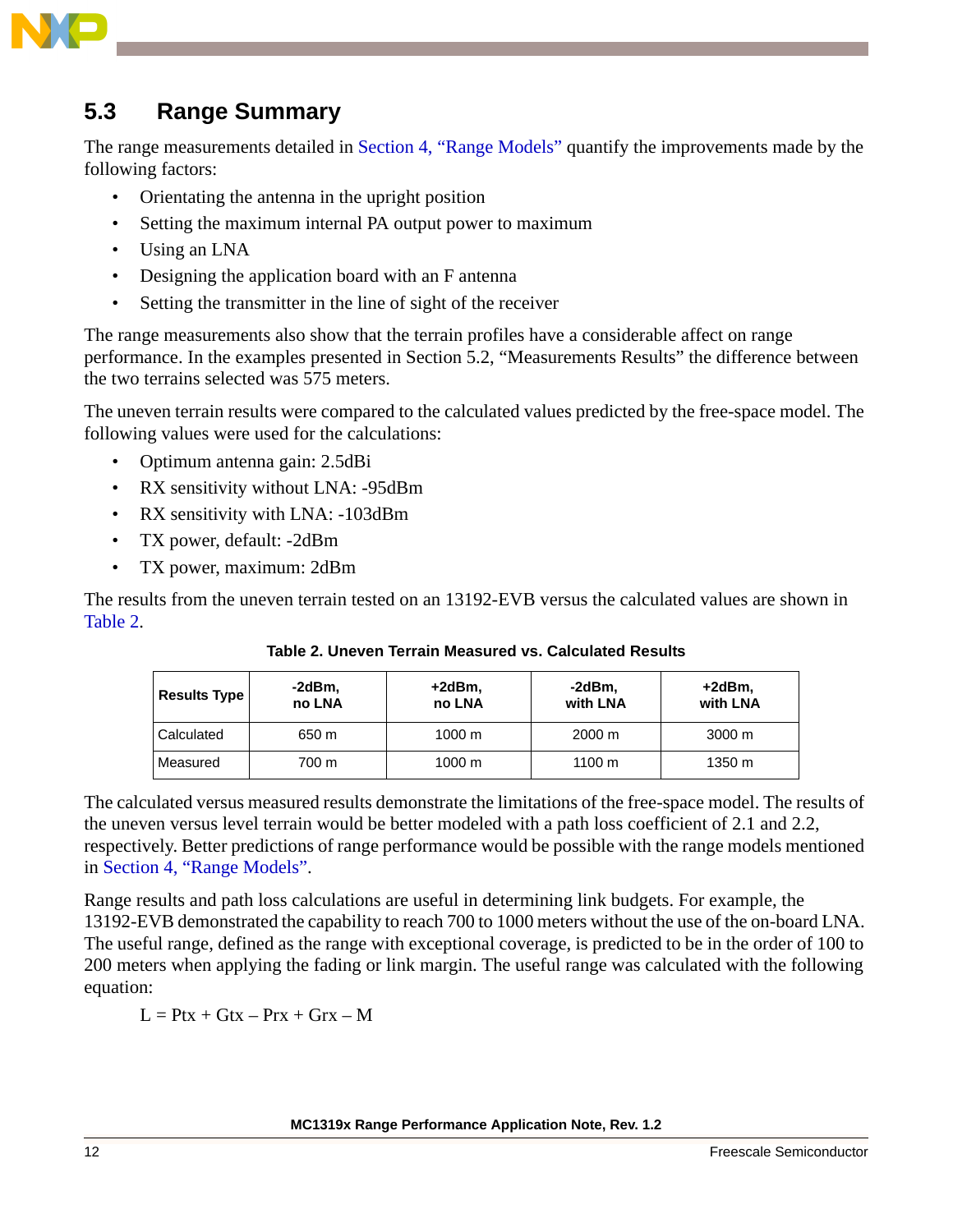

Where:

- L is the acceptable path loss in dB
- Ptx is the transmitter output power in dBm
- Gtx is the transmitter antenna gain in dBi
- Prx is the receiver sensitivity in dBm
- Grx is the receiver antenna gain in dBi
- M is the fading margin in dB

The link margin, is defined as the margin in dB above the receiver sensitivity level required to ensure reliable radio connection between the transmitter and receiver. In optimum conditions (antennas are perfectly aligned, no multi-path or reflections exists, and there are no losses) the necessary link margin would be 0dB. In real world conditions, the link margins are typically in the range of 15 to 25dB.

#### <span id="page-12-0"></span>**References**

1. Theodore S. Rappaport, *Wireless Communication: Principles and Practice*, Upper Saddle River, NJ: Prentice Hall, 1996.